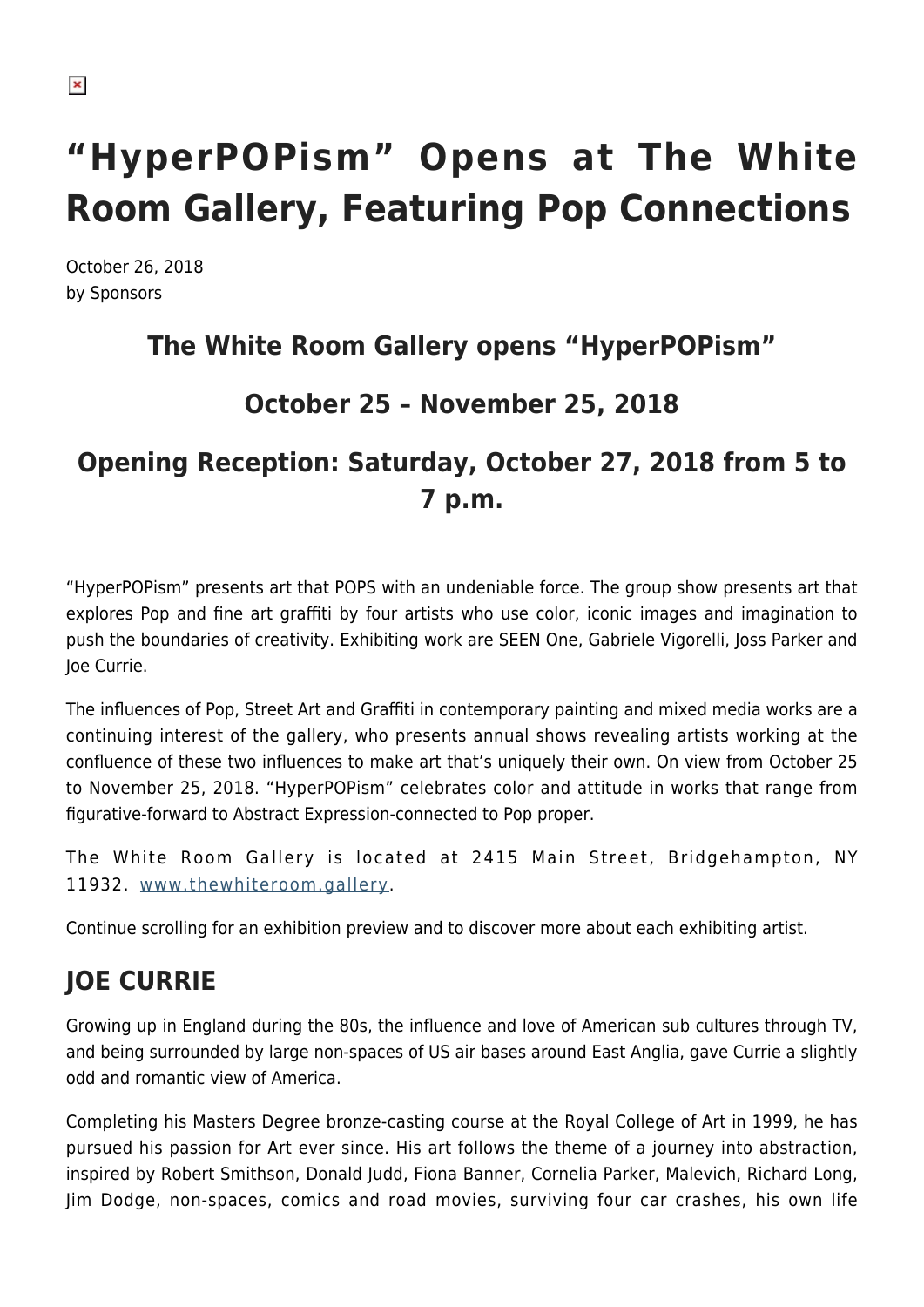experiences and everything else.

Through the series of paintings on view, Currie explores a split second look into an object in transit, speed, light, a moment, a motion; a painted road movie. The myth and romantic lure of the open road, the 'now.' The middle bit between the A and the B. The paintings and sculptures !represent an alternative comic book future where the Roswell crash was true. Time travel is possible and we all work in space. The 1950s advertised vision of the efficient automated easy living rocket powered nuclear future. Currie sells the vision of a desire for speed though fast looking objects.

Speed is relevant to that decade's scientific ability to see what is not there. Through two films, 'multi sculptures 24:7,' Joe Currie has created another journey; increasing the magnification on an object to see the other sculptural particles it is made from. These elements live inside each other like individual atoms, going into the sculptures own fabric, core and spirit. In revealing these Internal architectural landscapes, Currie follows the sculpture's own route into its own endless abstraction.

 $\pmb{\times}$ 

.

.

.

"Massive Explosion" by Joe Curry, 2018. Courtesy The White Room Gallery.

# **JOSS PARKER**

Contemporary artist Joss Parker creates images influenced by Pop Art. Many of his paintings and prints are celebrity portraits, such as his Marilyn Monroe series, Malcolm X and Jack Kerouac. His primary medium is aerosol on canvas "refined to look more like a proper acrylic painting than raw or playful stencils.

Joss Parker grew up in the 80's pop culture with artists such as Andy Warhol, Keith Harring, Kenny Scharf, & Andy Howell. His artistic academics began with traditional oil painting and studying the masters as he studied at UC Santa Cruz for two years. After school, he lived & traveled all over the country. Along the way, he began spray painting graffiti & revisited the pop culture of his childhood. Just recently Joss began taking up photography again for the first time since 2004 with the help of collaborations with Photographer/Artist & good friend W.E Arnold.

Parker now resides in Columbus. His work can be seen in galleries and exhibits from N.Y.C. to LA. He is currently represented by 83 Gallery and The Mac Worthington Gallerie in Columbus; The Pop shop gallery in Cleveland ; and he exhibits with the Antagonist art movement in N.Y.C.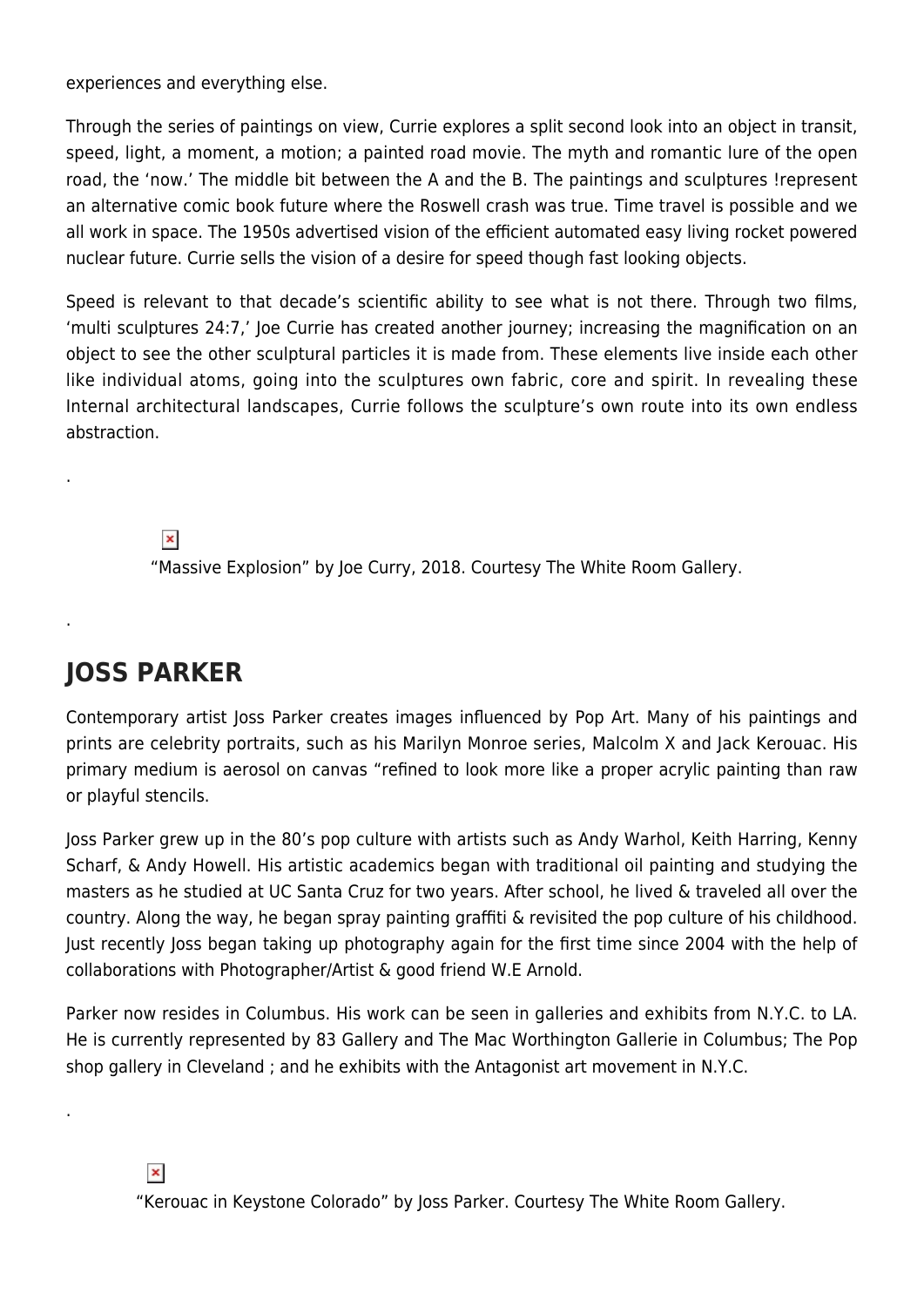### **SEEK ONE**

.

.

.

Seek One, a native of Philadelphia, Pennsylvania, began writing graffiti at the age of 15 under the name Seek One. After being raised in the graffiti and the skateboard scene, with years of experimenting in different mediums, along with a business and fine art degree, Seek One was born. He rediscovered his love for street art in 2015 after facing charges for vandalism forcing him to transition to canvas. His work represents a combination of photography and graffiti expressed in a mixed media style deriving influence from Andy Warhol's processes.

The significance behind each piece presents a unique form of authenticity that speaks to all ages and backgrounds. His day to day work focuses on power of popular culture while also focusing on the process of producing innovative fine art.

"As an emerging street artist and entrepreneur I am currently searching for partnerships to excel exposure and sales," Seek One writes about his art. "I would like to make Seek One a brand that all clients and followers can relate to. All work is done on 100% hand made wood panel and usually includes pieces of vintage media, acrylics, oils, spray paint, metal flake and other various mediums. My goal is to bring unique pieces of fine art that everyone can connect with."

Recent exhibitions include shows in Philadelphia at Scarpetta Rittenhouse Square and Bottle Bar East and at The White Room Gallery in Bridgehampton, NY. His art has been exhibited at galleries on Long Island, Stone Harbor, NJ, New York City and other locations.

> $\pmb{\times}$ "Vermouth" by SEEK One. Courtesy The White Room Gallery.

### **Gabriele Vigorelli**

To experience Gabriele Vigorelli's work is to step into the realm of sacred geometry. Vibrant colors, abstracted figures and complex universal symbols come to life in the artist's exemplary large-scale canvases.

Vigorelli's paintings are a transcendent orbit, where spirit meets substance. Painting since his early childhood, the Milan native has long been stimulated by nature and his own deep-seated spirituality. Vigorelli's exposure as a young man to the ancient masters and modern luminaries of are masterfully injected into his work.

"I paint the wonder of life," Vigorelli writes. "My heart comes through in the colors, forms and shape. In my work, I try to unlock the mysteries of the subconscious, inner-outer universe, the unknown – It is the one true infinite source of inspiration."